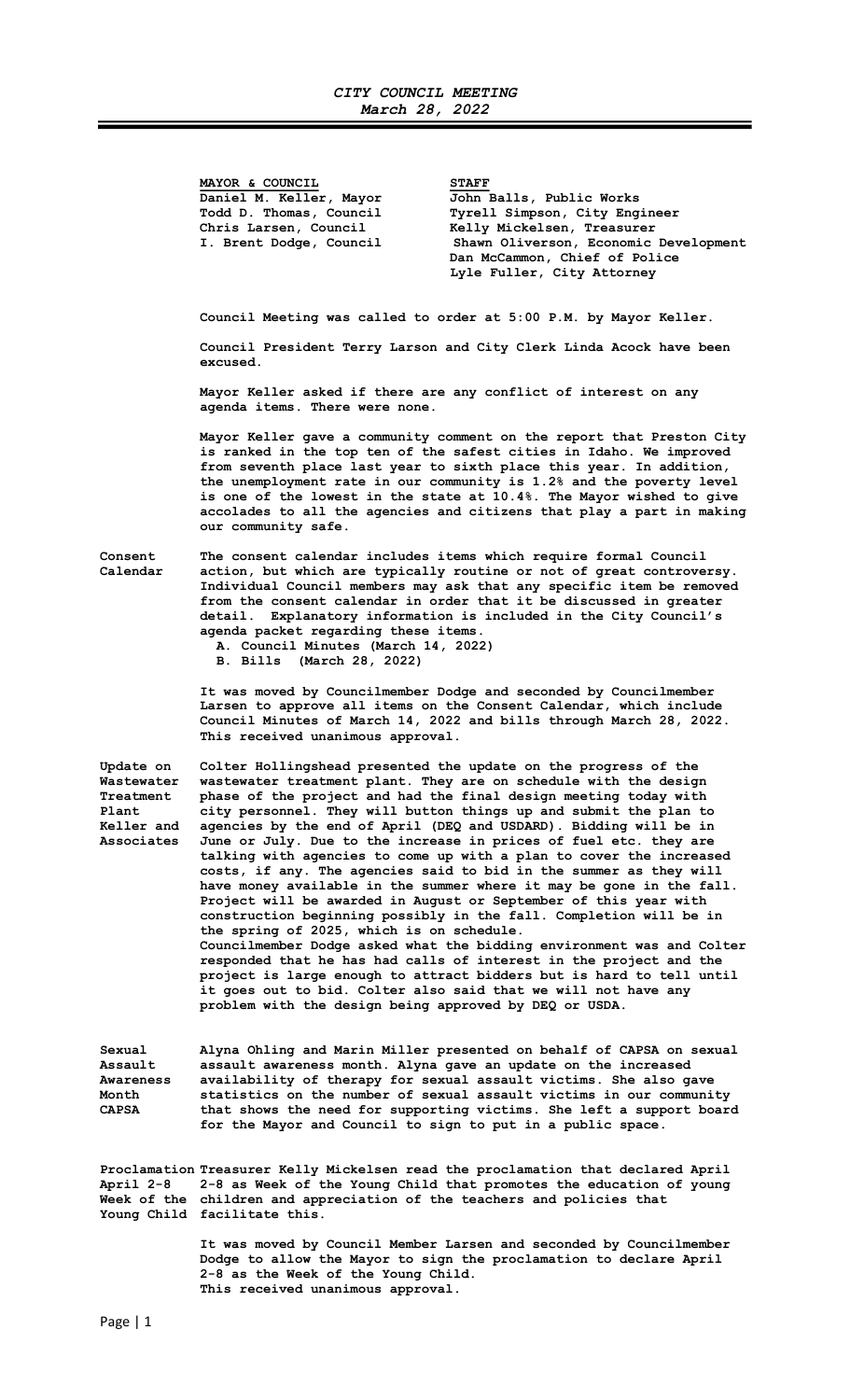| April 2022<br>Fair<br>Housing                                                          | Proclamation Treasurer Kelly Mickelsen read the proclamation declaring April<br>2022 as Fair Housing Month. This proclamation states that everyone<br>in the State of Idaho should have equal opportunities for housing.                                                                                                                                                                                                                                                                                                                                                                                                                                                                                                       |  |
|----------------------------------------------------------------------------------------|--------------------------------------------------------------------------------------------------------------------------------------------------------------------------------------------------------------------------------------------------------------------------------------------------------------------------------------------------------------------------------------------------------------------------------------------------------------------------------------------------------------------------------------------------------------------------------------------------------------------------------------------------------------------------------------------------------------------------------|--|
|                                                                                        | Councilman Thomas made the motion to allow Mayor Keller to sign the<br>proclamation declaring April 2022 as Fair Housing Month. Councilman<br>Larsen seconded the motion. This received unanimous approval.                                                                                                                                                                                                                                                                                                                                                                                                                                                                                                                    |  |
| Craner<br>Field<br>Bids                                                                | Amanda Collins from SICOG reported on the bid opening earlier today<br>for playground equipment for Craner Field. The bid that was chosen<br>was from BCIBurke for \$150,000.00. Councilmember Thomas commented on<br>how playground equipment has changed over the years. He also reported<br>that this equipment is geared 20% toward handicapped children.<br>Councilmember Thomas made the motion to accept the bid of \$150,000.00<br>from BCIBurke for playground equipment. Councilmember Larsen seconded<br>the motion. This received unanimous approval.                                                                                                                                                              |  |
| Decision<br>On Special<br><b>Use Permit</b><br>$295 S 4$ <sup>th</sup> W.<br>Checketts | City attorney Lyle Fuller gave the council a summary on the special<br>use permit process. He also stated that the P & Z board has<br>recommended that this permit be approved.<br>Larry Checketts presented his request for a Special Use Permit to<br>build and operate an auto repair shop in a residential zone.<br>Councilmembers inquired about water and sewer hookups, setback<br>distances, hours of operation, traffic, waste disposal etc. Mr.<br>Checketts answered these questions satisfactorily. Councilmember<br>Dodge was concerned about adjacent property values.                                                                                                                                           |  |
|                                                                                        | Councilmember Thomas made the motion to approve the Special Use<br>Permit. Motion died from lack of a second.<br>Discussion continued concerning adding conditions to the permit.                                                                                                                                                                                                                                                                                                                                                                                                                                                                                                                                              |  |
|                                                                                        | Councilmember Thomas made the motion to approve the Special Use<br>Permit for Larry Checketts at 295 S $4^{th}$ w. with the conditions that it<br>be reviewed annually with the business license and the permit would<br>become void with expanded use, change of use and change of ownership.<br>Motion died from lack of a second.                                                                                                                                                                                                                                                                                                                                                                                           |  |
|                                                                                        | Councilmember Larsen stated that his biggest holdup is that it is<br>located in a Residential A-1 Zone. Councilmember Dodge echoed this.<br>Mayor Keller agreed it is big deal and would be even a bigger deal if<br>there were not remedies in the code and comprehensive plan for this<br>kind of request and the city has granted almost identical requests in<br>years past. Councilmember Dodge asked Engineer Simpson if his<br>concerns stated in his staff report have softened with this<br>discussion. He replied that his concerns have softened at the P&Z<br>meeting. Councilmember Dodge asked him if he now could see his way to<br>recommending approval with the conditions stated. He said that he<br>could. |  |
|                                                                                        | Councilmember Thomas mad the motion again to approve the Special Use<br>Permit for Larry Checketts at 295 S $4^{th}$ w. with the conditions that it<br>be reviewed annually with the business license and the permit would<br>become void with expanded use, change of use and change of ownership.<br>This would include meeting all DEQ regulations.<br>Councilmember Dodge seconded the motion.<br>This received unanimous approval.                                                                                                                                                                                                                                                                                        |  |
| Discussion<br><b>Title 5</b><br>Chapter 48<br>Special<br><b>Events</b>                 | Chief McCammon presented that he went through and changed his<br>original proposal to only include roads and road closures. He needed<br>recommendations on the amount of liability insurance that would be<br>required. Attorney Fuller stated that he would advise there be a<br>minimum \$500,000.00 policy with no maximum.                                                                                                                                                                                                                                                                                                                                                                                                |  |
|                                                                                        | Councilmember Dodge made the motion to accept the revised version of<br>the ordinance with the addition of a \$500,000.00 liability policy.<br>Councilmember Thomas seconded the motion.<br>This received unanimous approval.                                                                                                                                                                                                                                                                                                                                                                                                                                                                                                  |  |
| <b>Business</b><br>Licenses                                                            | Community Development Director Shawn Oliverson gave a staff report on<br>each business license application.<br>A. Jackie Thorne/Lucas Thorne 310 North 2 <sup>nd</sup> East<br>(Jalepeno Jacq's)<br>Food trailer for special events. He recommended approval.<br>Councilmember Larsen made the motion to approve the business<br>license for Jackie Thorne/Lucas Thorne - Jalapeno Jack's.<br>Councilmember Dodge seconded the motion.<br>This received unanimous approval.                                                                                                                                                                                                                                                    |  |